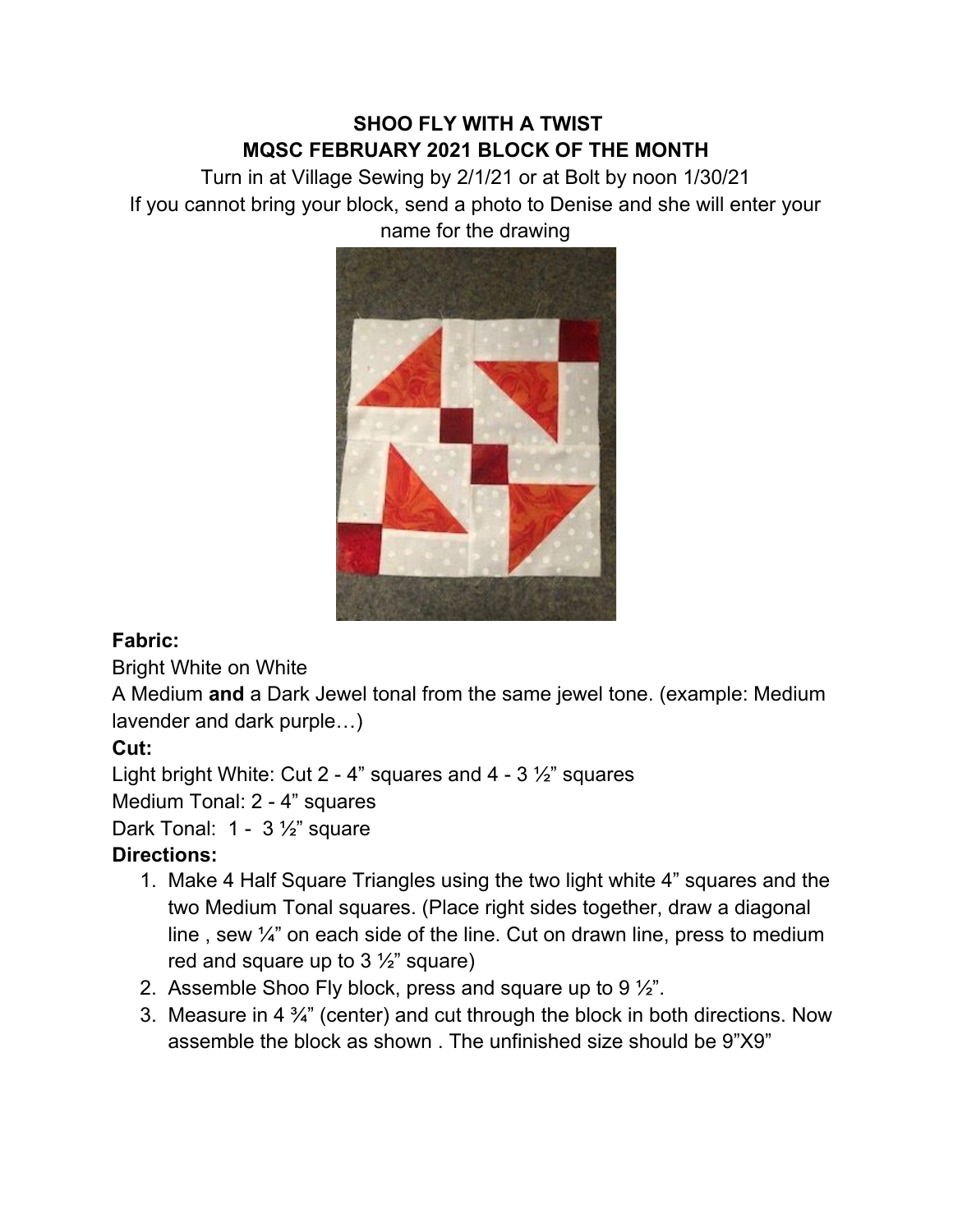For questions contact Denise Ragozzino [djragozzino@yahoo.com](mailto:djragozzino@yahoo.com) or 707-758-7932 Or LLine Woodall [Lline413@yahoo.com](mailto:Lline413@yahoo.com) or 707-322-2417